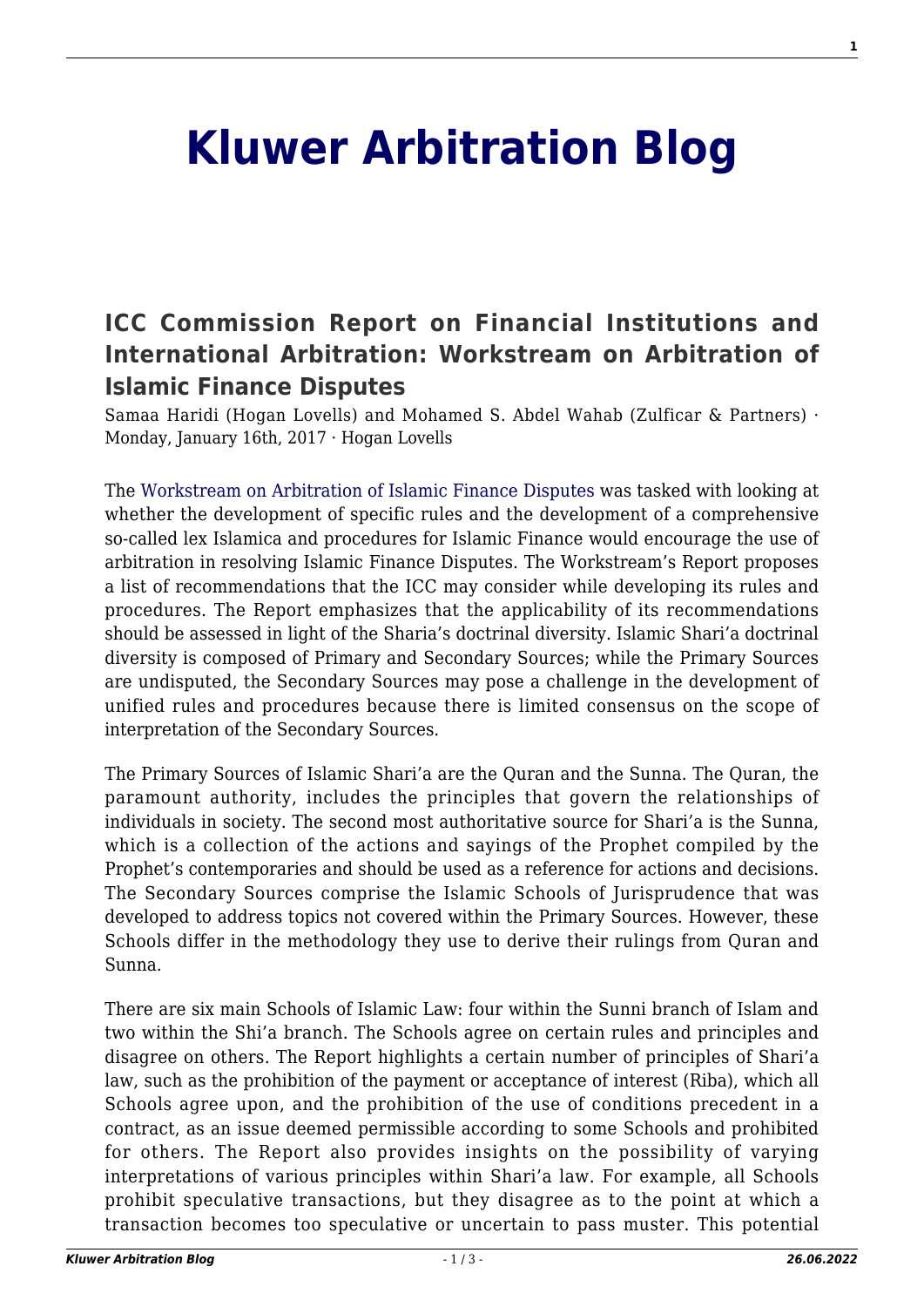difference in interpretation might pose a challenge in the application of the Report's recommendations to the development of a framework for Islamic Finance Arbitration.

The Report proposes that the ICC lead the development of a framework for the resolution of Islamic finance disputes through establishing fast track and cost effective rules on arbitrating Islamic finance disputes and conducting trainings in Islamic finance transactions and disputes, in cooperation with well-established institutions specializing in Islamic finance to help arbitrators and practitioners gain the needed expertise in the field of Islamic finance. It recommends the development of an arbitration guide for the Islamic finance market, the establishment of a task force dedicated to the development of a lex Islamica and the development of a set of uniform, harmonized legal norms for deciding Islamic finance disputes.

*To make sure you do not miss out on regular updates from the Kluwer Arbitration Blog, please subscribe [here](http://arbitrationblog.kluwerarbitration.com/newsletter/). To submit a proposal for a blog post, please consult our [Editorial Guidelines.](http://arbitrationblog.kluwerarbitration.com/editorial-guidelines/)*

## **Profile Navigator and Relationship Indicator**

Offers 6,200+ data-driven arbitrator, expert witness and counsel profiles and the ability to explore relationships of 13,500+ arbitration practitioners and experts for potential conflicts of interest.

## [Learn how](https://www.wolterskluwer.com/en/solutions/kluwerarbitration/practiceplus?utm_source=arbitrationblog&utm_medium=articleCTA&utm_campaign=article-banner) **[Kluwer Arbitration Practice Plus](https://www.wolterskluwer.com/en/solutions/kluwerarbitration/practiceplus?utm_source=arbitrationblog&utm_medium=articleCTA&utm_campaign=article-banner)** [can support you.](https://www.wolterskluwer.com/en/solutions/kluwerarbitration/practiceplus?utm_source=arbitrationblog&utm_medium=articleCTA&utm_campaign=article-banner)